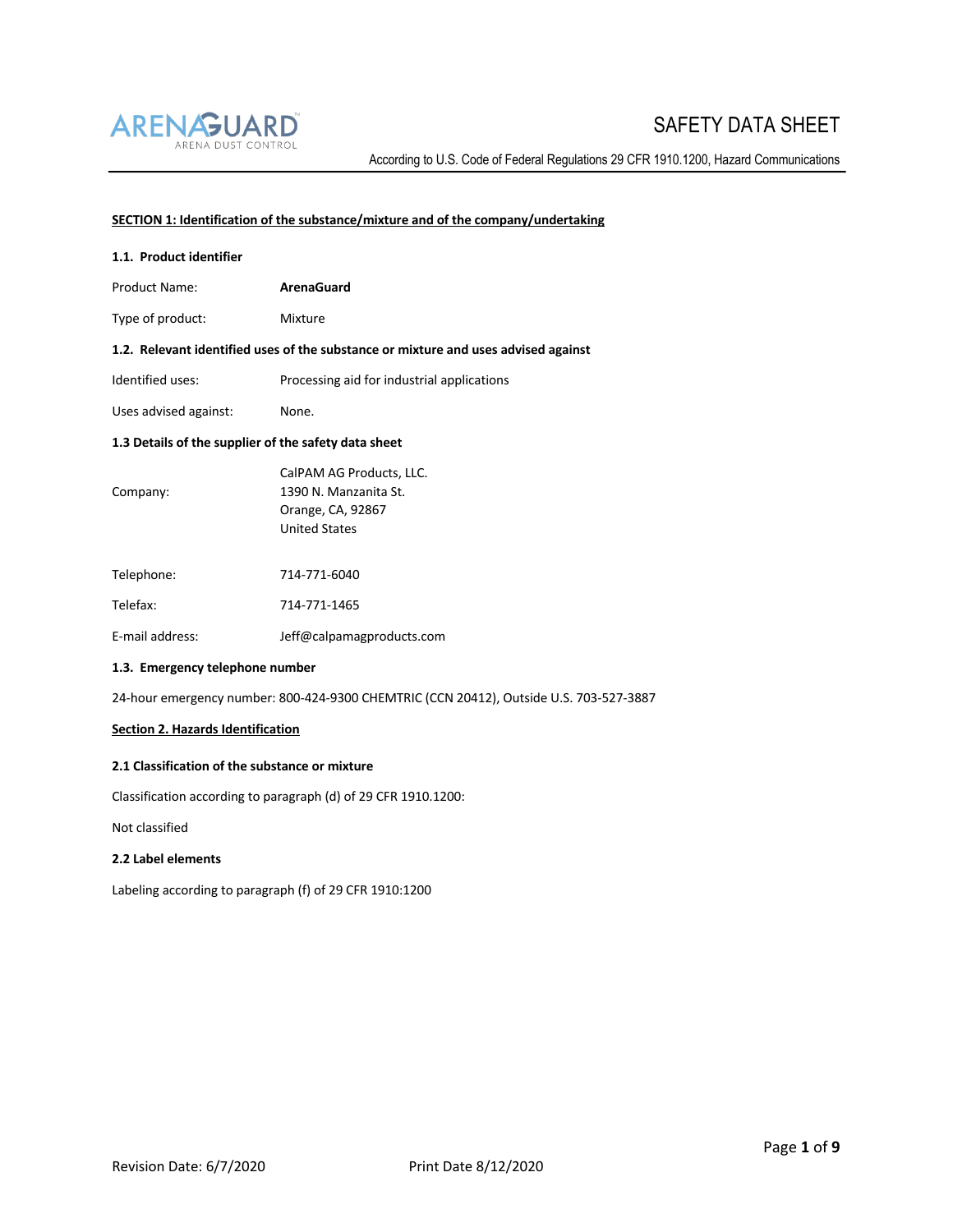

| Hazard symbol(s):           | None. |
|-----------------------------|-------|
| Signal word:                | None. |
| Hazard statement(s):        | None. |
| Precautionary statement(s): | None. |
|                             |       |

### **2.3. Other hazards**

Aqueous solutions or powders that become wet render surfaces extremely slippery.

### **SECTION 3. Composition/information on ingredients**

### **3.1 Substances**

Not applicable, this product is not a substance.

### **3.2. Mixtures**

Hazardous components Contains no reportable hazardous substances

### **SECTION 4. Frist aid measures**

### **4.1 Description of first aid measures**

Inhalation: Move to fresh air. No hazards which require special first aid measures.

Skin Contact:

Wash off with soap and plenty of water. Get medical attention if irritation develops and persists.

### Eye Contact:

Rinse immediately with plenty of water, also under the eyelids, for at least 15 minutes. In case of persistent eye irritation, consult a physician.

Ingestion: Rinse mouth with water. Do NOT induce vomiting. No hazards which requires special first aid measures.

# **4.2 Most important symptoms and effects, both acute and delayed**

None.

### **4.3 Indication of any immediate attention and special treatment needed.**

None reasonably foreseeable.

Other information:

Aqueous solutions or powders that become wet render surfaces extremely slippery.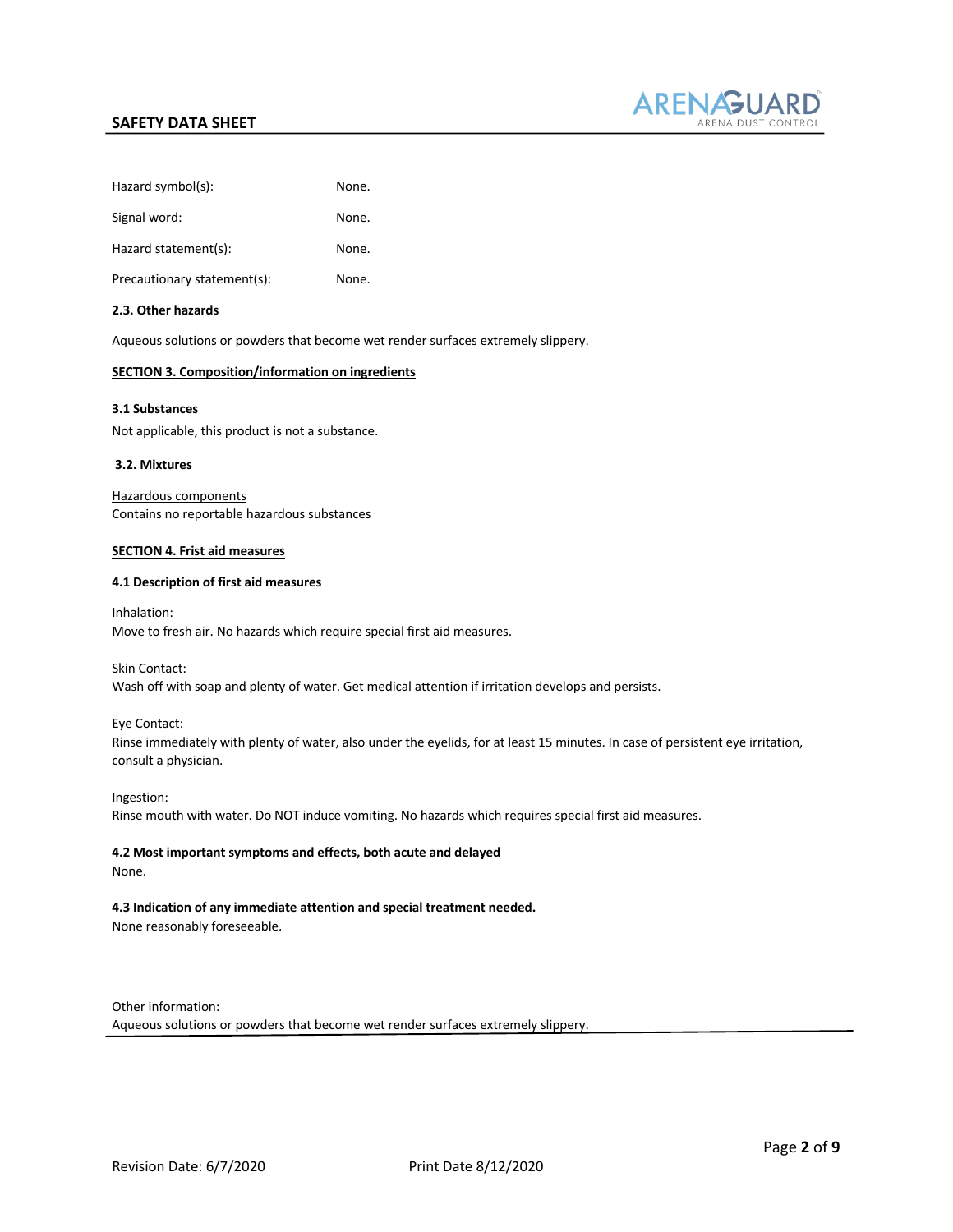

# **SECTION 5. Fire-fighting measures**

### **5.1. Extinguishing media**

Suitable extinguishing media:

Use water spray, alcohol-resistant foam, dry chemical or carbon dioxide.

Unsuitable extinguishable media:

None.

#### **5.2. Special hazards arising from the substance or mixture**

Hazardous decomposition products:

Thermal decomposition may produce: nitrogen oxide (NOx), carbon oxides (cox). Hydrogen cyanide (hydrocyanic acid) may be produced in the event of combustion in an oxygen deficient atmosphere.

#### **5.3. Advice for fire-fighters**

Protective measures:

In the events of fire, wear self-contained breathing apparatus.

Other information:

Aqueous solutions or powders that become wet render surfaces extremely slippery.

#### **SECTION 6. Accidental release measures**

#### **6.1. Personal precautions, protective equipment and emergency procedures**

Personal precautions:

Aqueous solutions or powders that become wet render surfaces extremely slippery.

Protective Equipment:

Wear adequate personal protective equipment (see Section 8 Exposure Controls/Personal Protection).

Emergency procedures:

Keep people away from spill/leak

#### **6.2. Environmental precautions**

As with all chemical products, do not flush into surface water.

#### **6.3. Methods and material for containment and cleaning up**

Small spills:

Do NOT flush with water. Clean up promptly by sweeping or vacuum. Keep in suitable, closed containers for disposal. After cleaning, flush away traces with water.

Large spills:

Do NOT flush with water. Clean up promptly by sweeping or vacuum. Keep in suitable, closed containers for disposal. After cleaning, flush away traces with water.

Residues:

Flush with large quantities of water.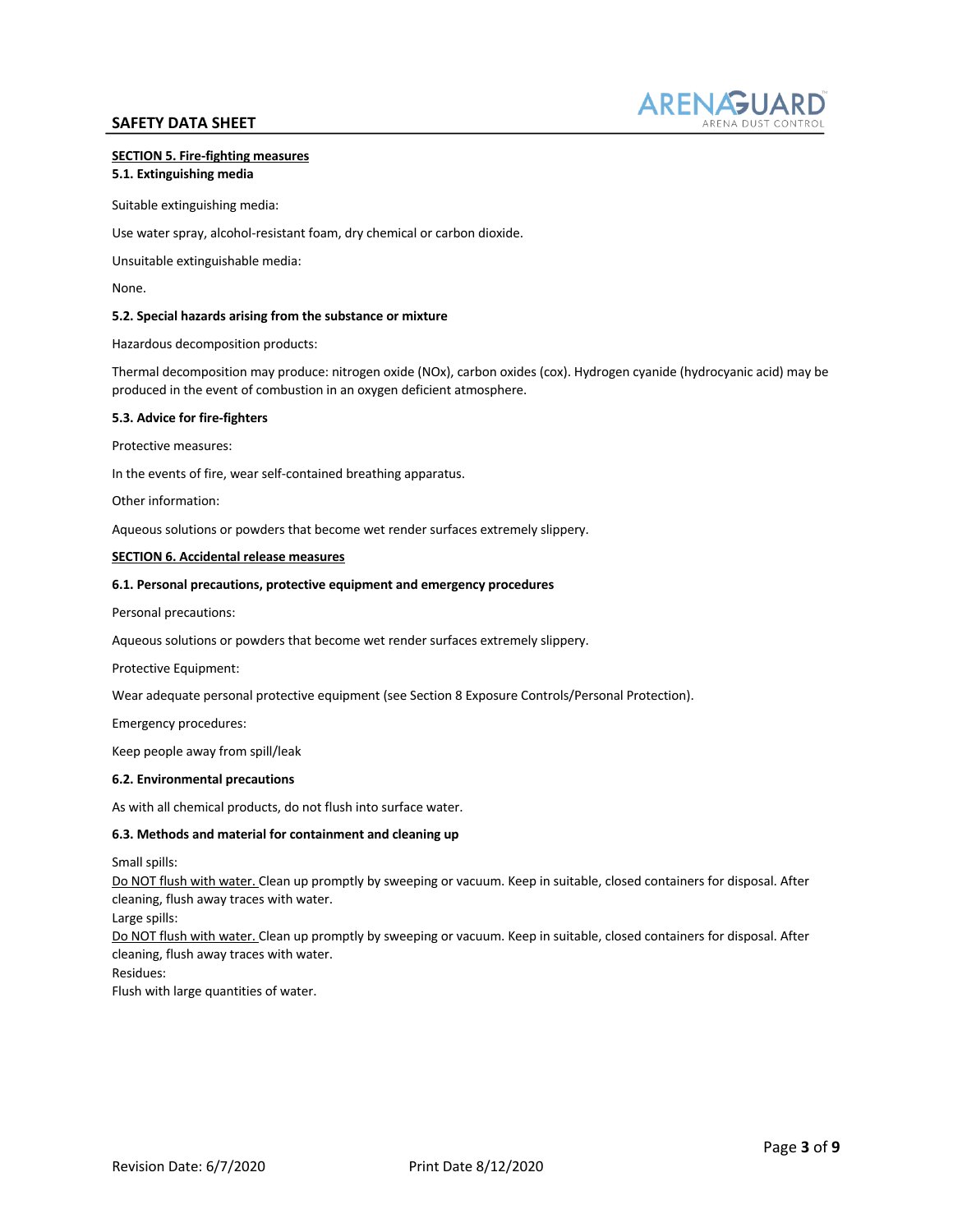

SECTION 6.4. Reference to other sections

SECTION 7: Handling and storage; SECTION 8: Exposure controls/personal protection; SECTION 9: Physical and chemical properties; SECTION 13: Disposal considerations.

### **SECTION 7. Handling and storage**

### **7.1. Precautions for safe handling**

Aqueous solutions or powders that become wet render surfaces extremely slippery. Use personal protective equipment.

### **7.2. Conditions for safe storage, including any incompatibilities.**

Keep in a dry place. Keep container closed when not in use. Incompatible with oxidizing agents.

#### **7.3. Specific end use(s)**

None.

#### **SECTION 8. Exposure controls/personal protection**

### **8.1 Control parameters**

Occupational exposure limits:

None.

#### **8.2. Exposure controls**

Appropriate engineering controls:

Use local exhaust if dusting occurs. Natural ventilation is adequate in absence of dusts.

#### Individual protection measures, such as personal protective equipment:

- a) Eye/face protection: Safety glasses with side-shields
- b) Skin protection: Work clothes protecting arms, legs and body
- c) Hand protection: Work clothes protecting arms, legs and body
- d) Respiratory protection: No personal respiratory protective equipment normally required. Dust safety masks recommended where working powder concentration is more than 10 mg/m3
- e) Additional advice: Handle in accordance with good industrial hygiene and safety practice.

### Environmental exposure controls:

Do not allow uncontrolled discharge of product into the environmental. Do not flush into surface water.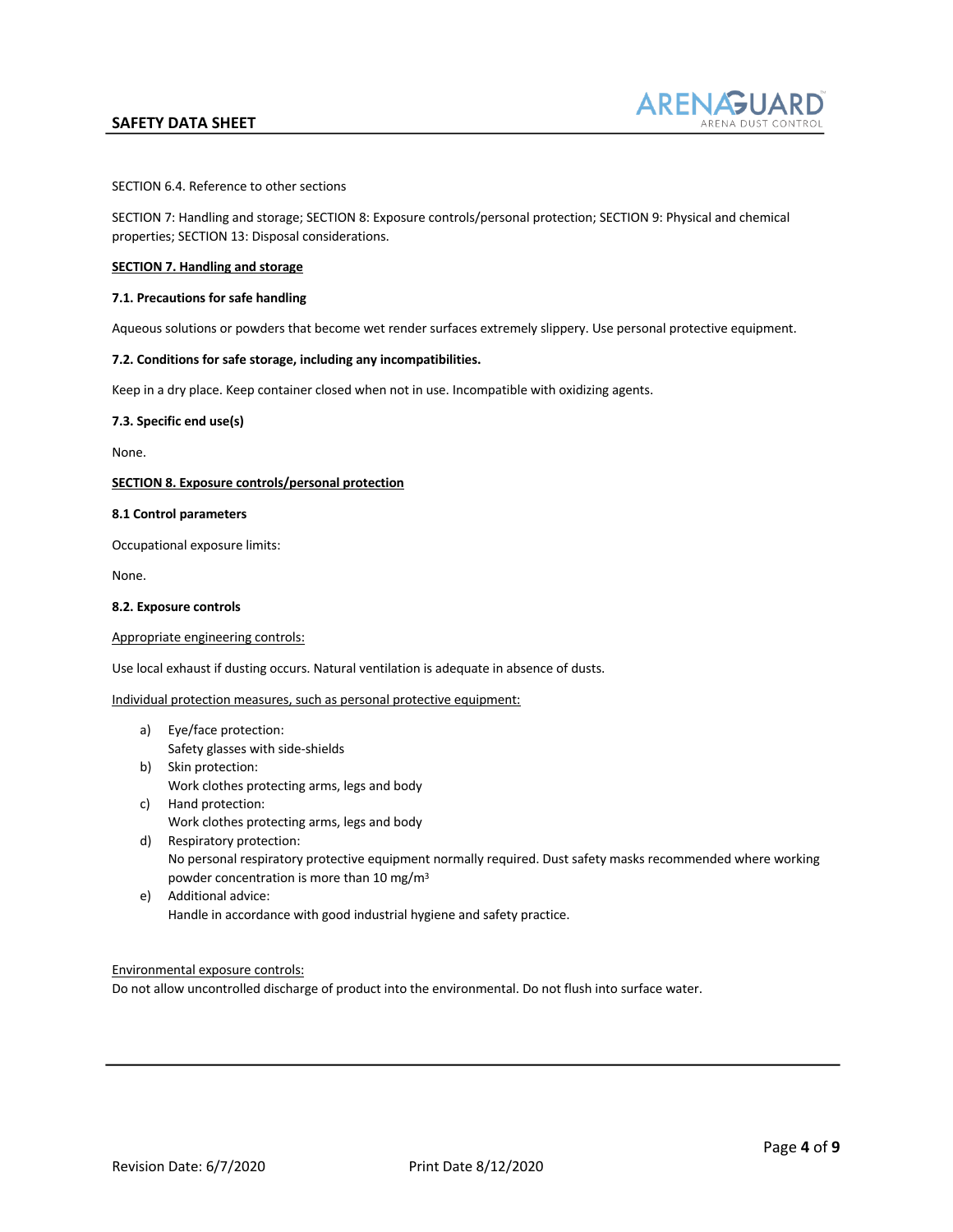

### **SECTION 9. Physical and chemical properties**

### **9.1. Information on basic physical and chemical properties**

| a) Appearance:                                  | Granular solid, white.                                              |
|-------------------------------------------------|---------------------------------------------------------------------|
| b) Odor:                                        | None.                                                               |
| c) Odor Threshold:                              | Not applicable.                                                     |
| d) pH:                                          | 5-9 @ 5 g/L                                                         |
| e) Melting point/freezing point:                | $>150^{\circ}$ C                                                    |
| f) Initial boiling point and boiling range:     | Not applicable.                                                     |
| g) Flash point:                                 | Not applicable.                                                     |
| h) Evaporation rate:                            | Not applicable.                                                     |
| i) Flammability (solid, gas)                    | Not applicable.                                                     |
| j) Upper/lower flammability or explosive limits | Not expected to create explosive atmospheres                        |
| k) Vapor pressure:                              | Not applicable.                                                     |
| I) Vapor density:                               | Not applicable.                                                     |
| m) Relative density:                            | $0.6 - 0.9$                                                         |
| n) Solubility(ies):                             | Soluble in water                                                    |
| o) Partition coefficient:                       | $-2$                                                                |
| p) Autoignition Temperature:                    | Does not self-ignite (based on the chemical structure).             |
| q) Decomposition temperature:                   | $>150^{\circ}$ C                                                    |
| r) Viscosity:                                   | See Technical Bulletin                                              |
| s) Explosive properties:                        | $Kst = 0$<br>Non-flammable to ignition sources of less than 2.5 kJ. |
| t) Oxidizing properties:                        | Not expecting to be oxidizing based on the chemical structure.      |
| 9.2. Other information                          |                                                                     |
| None.                                           |                                                                     |
| <b>SECTION 10. Stability and reactivity</b>     |                                                                     |
| 10.1. Reactivity                                |                                                                     |
| None known                                      |                                                                     |

**10.2. Chemical Stability**

Stable under normal conditions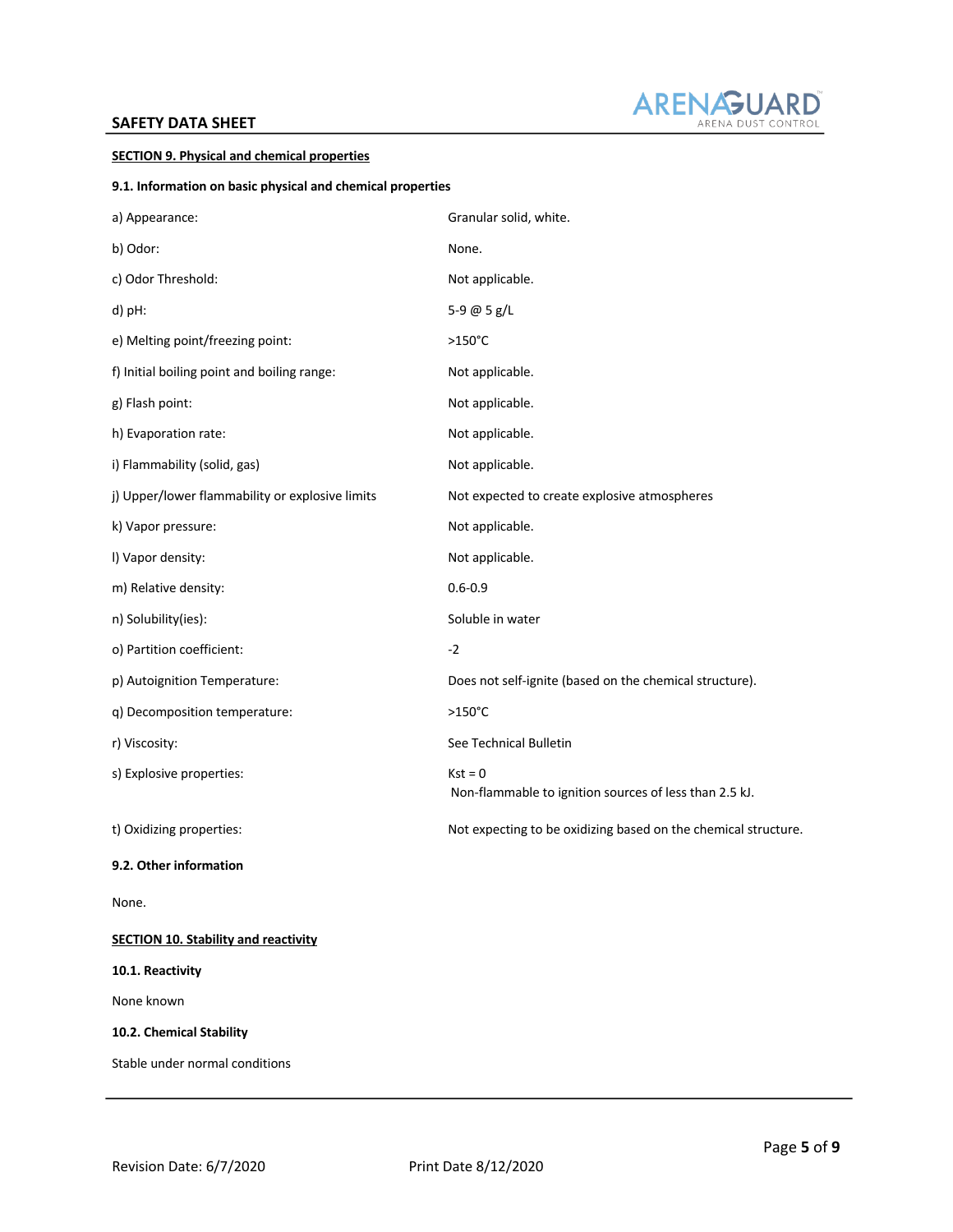

#### **10.3. Possibility of hazardous reactions**

Oxidizing agents may cause exothermic reactions.

#### **10.4. Conditions to avoid**

None known.

#### **10.5. Incompatible materials**

Incompatible with oxidizing agents

**10.6. Hazardous decomposition agents.** 

Thermal decomposition may produce: nitrogen oxides (NOx), carbon oxides (COx), hydrogen cyanide (hydrocyanic acid).

### **SECTION 11. Toxicological information**

### **11.1 Information on toxicological effects**

### **Information on the products as supplied:**

| Acute oral toxicity:               | LD50/oral/rat>5000 mg/kg                               |
|------------------------------------|--------------------------------------------------------|
| Acute dermal toxicity:             | LD50/dermal/rat>5000 mg/kg                             |
| Acute Inhalation toxicity:         | The product is not expected to be toxic by inhalation. |
| Skin corrosion/irriation:          | Not irritating.                                        |
| Serious eye damage/eye irritation: | Not irritating.                                        |
| Respiratory/skin sensitization:    | Not sensitizing.                                       |
| Mutagenicity:                      | Not mutagenic.                                         |
| Carcinogenicity:                   | Not carcinogenic.                                      |
| Reproductive toxicity:             | Not toxic for reproduction.                            |
| STOT - single exposure:            | No known effects.                                      |
| Aspiration hazard:                 | No hazards resulting from the material as supplied.    |

### **SECTION 12. Ecological information**

#### **12.1. Toxicity**

### **Information on the product as supplied:**

| Acute toxicity to fish: | LC50/Danio rerio/96 hours $>$ 100 mg/L (OECD 203)  |
|-------------------------|----------------------------------------------------|
|                         | LC50/Fathead minnow/96 hours > 100 mg/L (OECD 203) |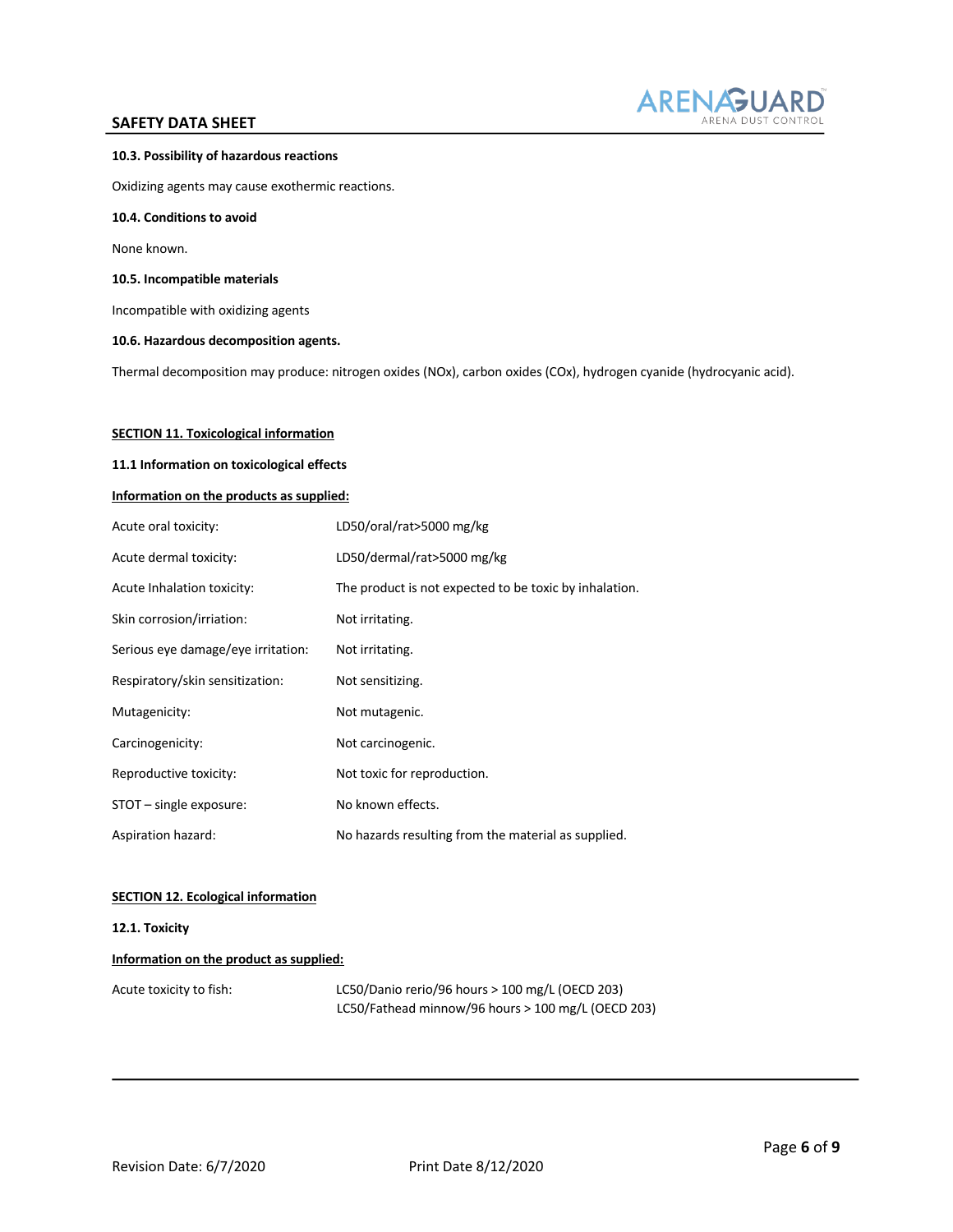

| Acute toxicity to invertebrates:  | EC50/Daphnia Magna/48 $>$ 100 mg/L (OECD 202)               |
|-----------------------------------|-------------------------------------------------------------|
| Acute toxicity to algae:          | IC50/Scenedesmus subspicatus/72 hours > 100 mg/L (OECD 201) |
| Chronic toxicity to fish:         | No data available.                                          |
| Chronic toxicity o invertebrates: | No data available.                                          |
| Toxicity to microorganisms:       | No data available.                                          |
| Effects on terrestrial organisms: | No known effects.                                           |
| Sediment toxicity:                | No data available.                                          |

### **12.2. Persistence and degradability**

#### **Information on the product as supplied:**

| Degradation: | Not readily biodegradable. |
|--------------|----------------------------|
| Hydrolysis:  | Does not Hydrolyze         |
| Photolysis:  | No data available          |

### **12.3 Bioaccumulative potential**

### **Information on the product as supplied:**

| Not bioaccumulating. |  |
|----------------------|--|
|----------------------|--|

| Partition co-efficient (Log Pow): | $-2$ |
|-----------------------------------|------|
| Bioconcentration factor (BCF):    | ~∩   |

### **12.4. Mobility in soil**

### **Information on the product as supplied:**

None.

### **12.5 Other adverse effects**

None known.

### **SECTION 13. Disposal considerations**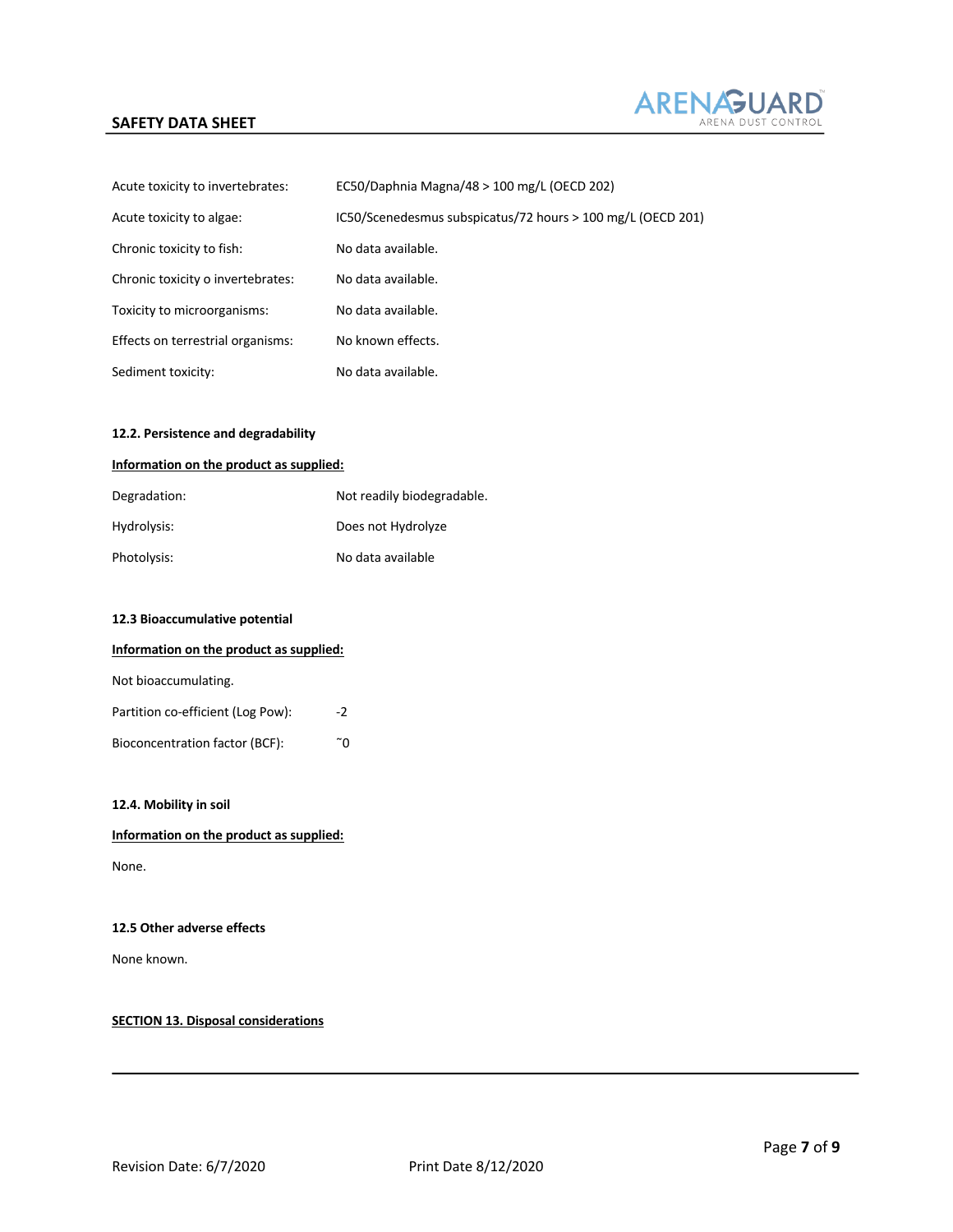

### **13.1 Waste treatment methods**

#### Waste from residues/unused products:

Dispose in accordance with local and national regulations. Can be landfilled or incinerated, when in compliance with local regulations.

#### Contaminated packaging:

Rinse empty containers with water and use the rinse-water to prepare the working solution. Dispose in accordance with local and national regulations. Can be landfilled or incinerated, when in compliance with local regulations.

### Recycling:

The product and its packaging are not suitable for recycling.

### **SECTION 14. Transport information**

**Land transport (DOT)** Not classified.

**Sea transport (IMDG)** Not classified.

**Air transport (IATA)** Not classified.

#### **SECTION 15. Regulatory information**

#### **15.1 Safety, health and environmental regulations/legislation specific for the substance or mixture**

#### **Information on the product as supplied:**

### TSCA Chemical Substances Inventory:

All components of this product are either listed on the inventory or are exempt from listing.

#### US SARA Reporting Requirements:

SARA (Section 311/312) hazard class: Not concerned.

RCRA status: Not RCRA hazardous.

#### California Proposition 65 Information:

WARNING! This product contains a chemical known to the state of California to cause cancer and birth defects or other reproductive harm, Acrylamide.